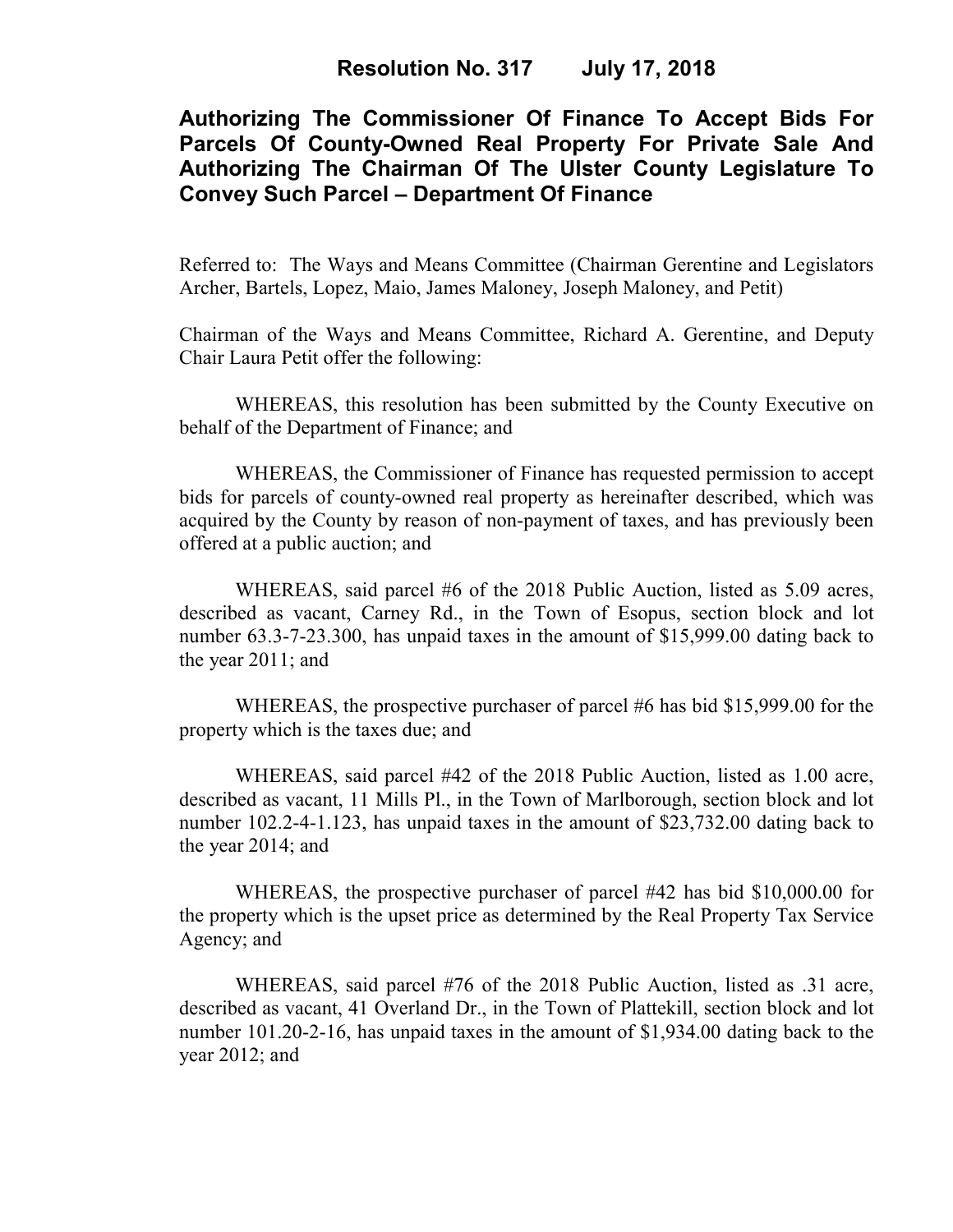#### **- Page 2 -**

### **Resolution No. 317 July 17, 2018**

## **Authorizing The Commissioner Of Finance To Accept Bids For Parcels Of County-Owned Real Property For Private Sale And Authorizing The Chairman Of The Ulster County Legislature To Convey Such Parcel – Department Of Finance**

WHEREAS, the prospective purchaser of parcel #76 has bid \$50.00 for the property which is the upset price as determined by the Real Property Tax Service Agency; and

WHEREAS, said parcel #79 of the 2018 Public Auction, listed as .20 acre, described as vacant, South St., in the Town of Plattekill, section block and lot number 102.3-1-10, has unpaid taxes in the amount of \$3,559.00 dating back to the year 2003; and

WHEREAS, the prospective purchaser of parcel #79 has bid \$50.00 for the property which is the upset price as determined by the Real Property Tax Service Agency; and

WHEREAS, said parcel #85 of the 2018 Public Auction, listed as 1.30 acres, described as vacant, Samsonville Rd., in the Town of Rochester, section block and lot number 60.3-1-24, has unpaid taxes in the amount of \$8,078.00 dating back to the year 2014; and

WHEREAS, the prospective purchaser of parcel #85 has bid \$5,000.00 for the property which is the upset price as determined by the Real Property Tax Service Agency; and

WHEREAS, said parcel #216 of the 2018 Public Auction, listed as .77 acre, described as vacant, 76 Rt. 55, in the Town of Wawarsing, section block and lot number 83.6-5-1, has unpaid taxes in the amount of \$33,914.00 dating back to the year 2011; and

WHEREAS, the prospective purchaser of parcel #216 has bid \$1,000.00 for the property which is the upset price as determined by the Real Property Tax Service Agency; and

WHEREAS, said parcel #219 of the 2018 Public Auction, listed as 6.80 acres, described as vacant, Decker Ln., in the Town of Wawarsing, section block and lot number 84.1-2-12.200, has unpaid taxes in the amount of \$7,899.00 dating back to the year 2012; and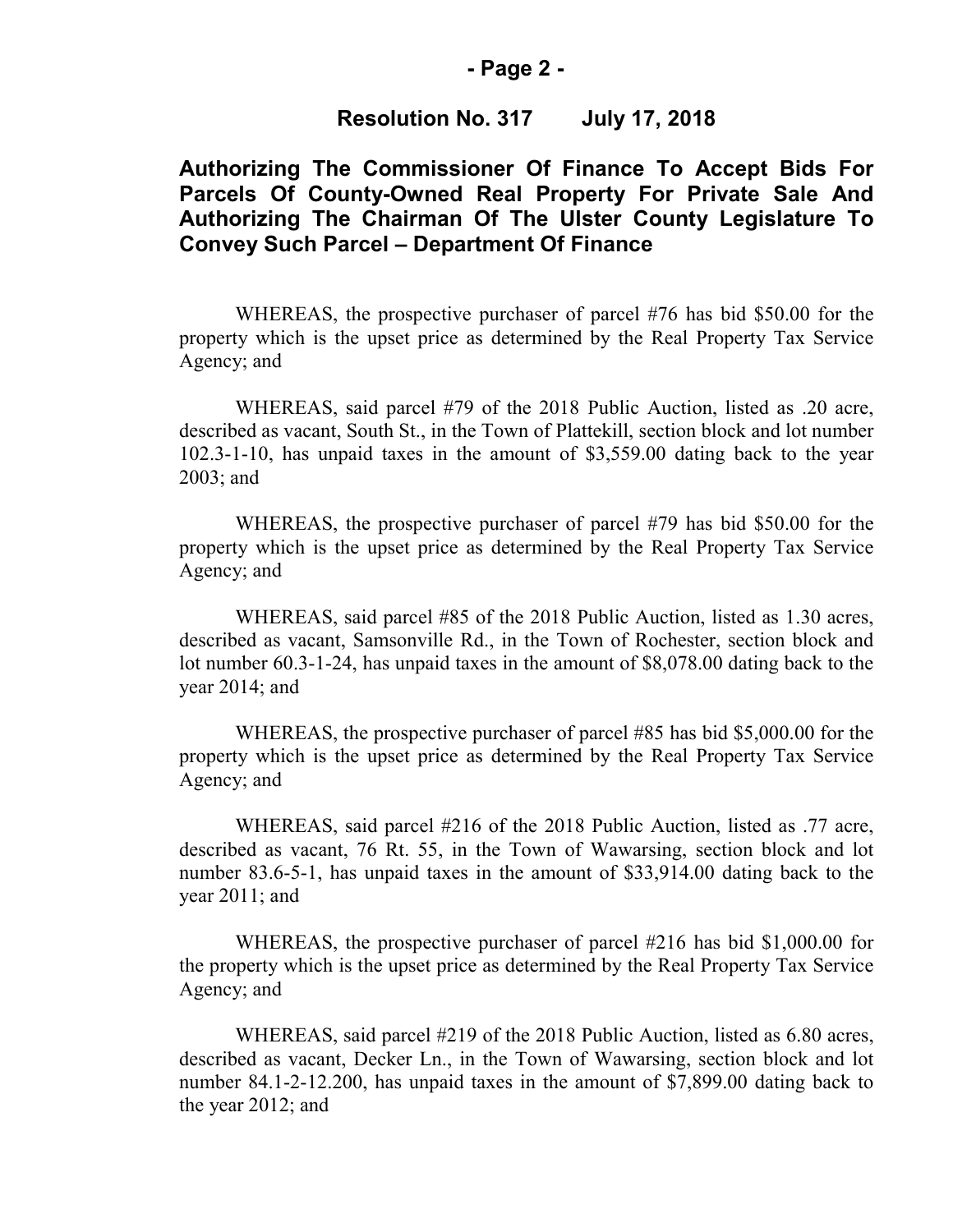### **- Page 3 -**

## **Resolution No. 317 July 17, 2018**

## **Authorizing The Commissioner Of Finance To Accept Bids For Parcels Of County-Owned Real Property For Private Sale And Authorizing The Chairman Of The Ulster County Legislature To Convey Such Parcel – Department Of Finance**

WHEREAS, the prospective purchaser of parcel #219 has bid \$4,000.00 for the property which is the upset price as determined by the Real Property Tax Service Agency; and

 WHEREAS, the prospective purchasers shall be responsible for the 2018-19 school tax and all subsequent tax levies; and

WHEREAS, these conveyances constitute Type II actions under section 4.1.5 of the County of Ulster's State Environmental Quality Review Act (SEQRA) Type II List that was adopted in Resolution No. 118 on April 20, 2010; and

 WHEREAS, as per section 3 of the County's Type II List, these actions do not pose a significant potential environmental impact and may be progressed as Type II actions in accordance with 6 NYCRR Part 617 of SEQRA; now, therefore, be it

RESOLVED, that the Ulster County Commissioner of Finance is authorized to accept payment as follows:

| <b>PREVIOUS OWNER</b>                                                                                                       | <b>TOWN</b>   | <b>BIDDER</b>                                                                                           | <b>BID AMOUNT</b> |
|-----------------------------------------------------------------------------------------------------------------------------|---------------|---------------------------------------------------------------------------------------------------------|-------------------|
| Sperman, Cris & Others<br>SBL#: 63.3-7-23.300<br>Parcel # $6$<br><b>Unpaid Taxes: \$15,999.00</b>                           | <b>Esopus</b> | Rosenberg, David &<br>Leber, Bernice K.<br>35 West 92 <sup>nd</sup> St., Apt 11 C<br>New York, NY 10025 | \$15,999.00       |
| Lund, Keith A. Jr. $\&$<br>Chait-Lund Kimberly<br>SBL#: 102.2-4-1.123<br>Parcel $\#$ 42<br><b>Unpaid Taxes: \$23,732.00</b> |               | Marlborough Braunova, Iveta<br>213 New Paltz Rd.<br>Highland, NY 12528                                  | \$10,000.00       |
| Febres, Pedro &<br>Febres, Angelina<br>SBL#: 101.20-2-16<br>Parcel $#76$<br><b>Unpaid Taxes: \$1,934.00</b>                 | Plattekill    | Jacob, Virginia<br>585 Sand Hill Rd.<br>Gardiner, NY 12525                                              | \$50.00           |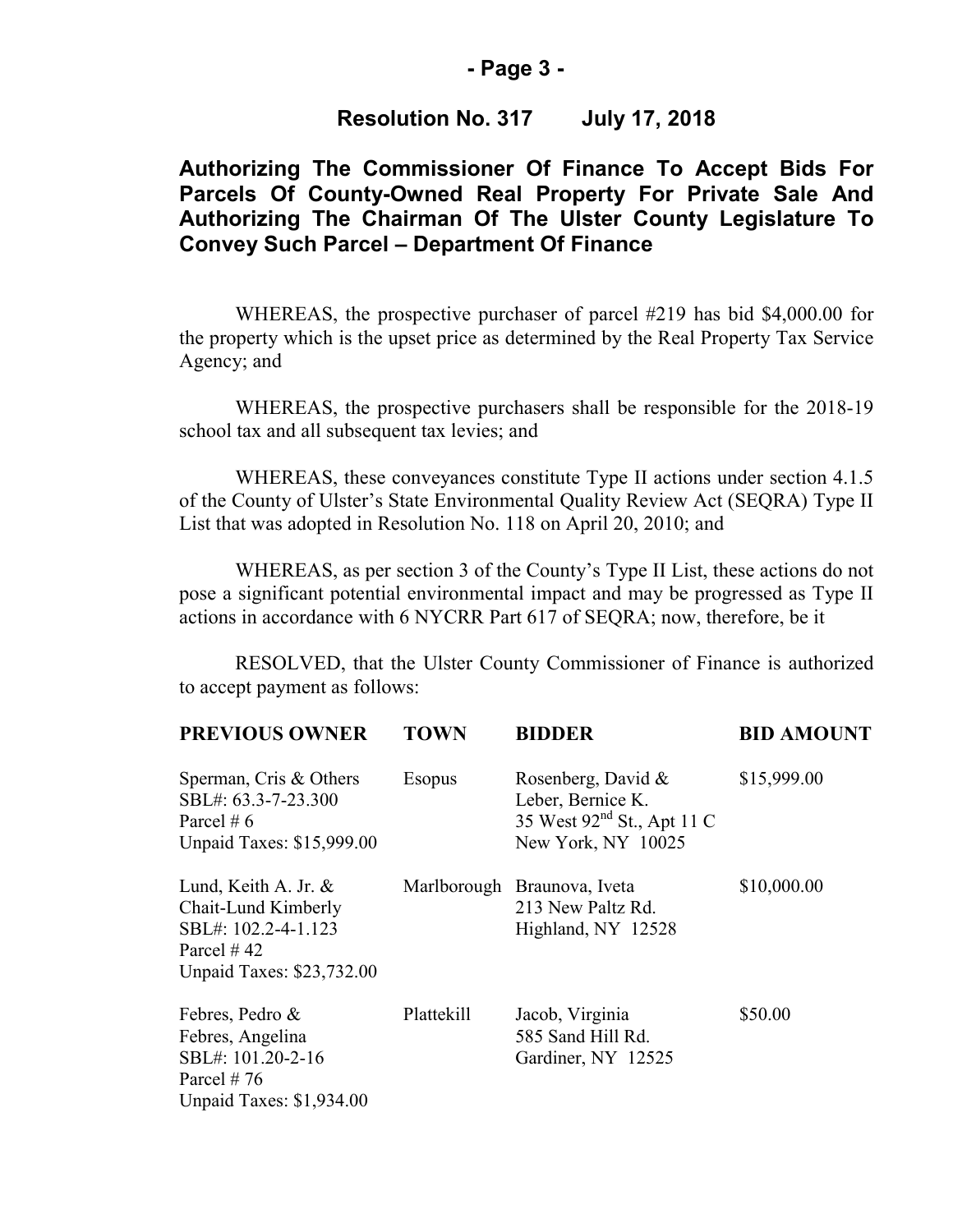### **- Page 4 -**

## **Resolution No. 317 July 17, 2018**

**Authorizing The Commissioner Of Finance To Accept Bids For Parcels Of County-Owned Real Property For Private Sale And Authorizing The Chairman Of The Ulster County Legislature To Convey Such Parcel – Department Of Finance**

| <b>PREVIOUS OWNER</b>                                                                   | <b>TOWN</b> | <b>BIDDER</b>                                                                | <b>BID AMOUNT</b> |
|-----------------------------------------------------------------------------------------|-------------|------------------------------------------------------------------------------|-------------------|
| Chavorry, Jose A.<br>SBL#: 102.3-1-10<br>Parcel $#79$<br>Unpaid Taxes: \$3,559.00       | Plattekill  | Sterling, Diane M.<br>836 South St.<br>Highland, NY 12528                    | \$50.00           |
| Dichiara, Jack & Sarah<br>SBL#: 60.3-1-24<br>Parcel $\# 85$<br>Unapid Taxes: \$8,078.00 | Rochester   | <b>Stillwater Recovery LLC</b><br>339 Park Lane<br>Massepequa Park, NY 11762 | \$5,000.00        |
| Carlino, Robert<br>SBL #: 83.6-5-1<br>Parcel $#216$<br>Unpaid Taxes \$33,914.00         | Wawarsing   | Rizvi, Shahid Mohsin<br>6812 Rt. 209<br>Kerhonkson, NY 12446                 | \$1,000.00        |
| Decker, Ellen<br>SBL#: 84.1-2-12.200<br>Parcel $#219$<br>Unpaid Taxes #\$7,899.00       | Wawarsing   | 284CONC LLC<br>172 New Salem Rd.<br>Kingston, NY 12401                       | \$4,000.00        |

and, be it further,

RESOLVED, that the Chairman of the Ulster County Legislature is authorized and directed to make, execute and deliver to said bidder making payment, a quitclaim deed conveying the interest of the County in said parcel, which quitclaim deed shall contain the covenant that the said County of Ulster shall in no event be or become liable for any defects in title conveyed for any cause whatsoever, and that no claim or demand of any nature shall ever be made against the County of Ulster arising from such sale, conveyance or the proceedings leading thereto,

and move its adoption.